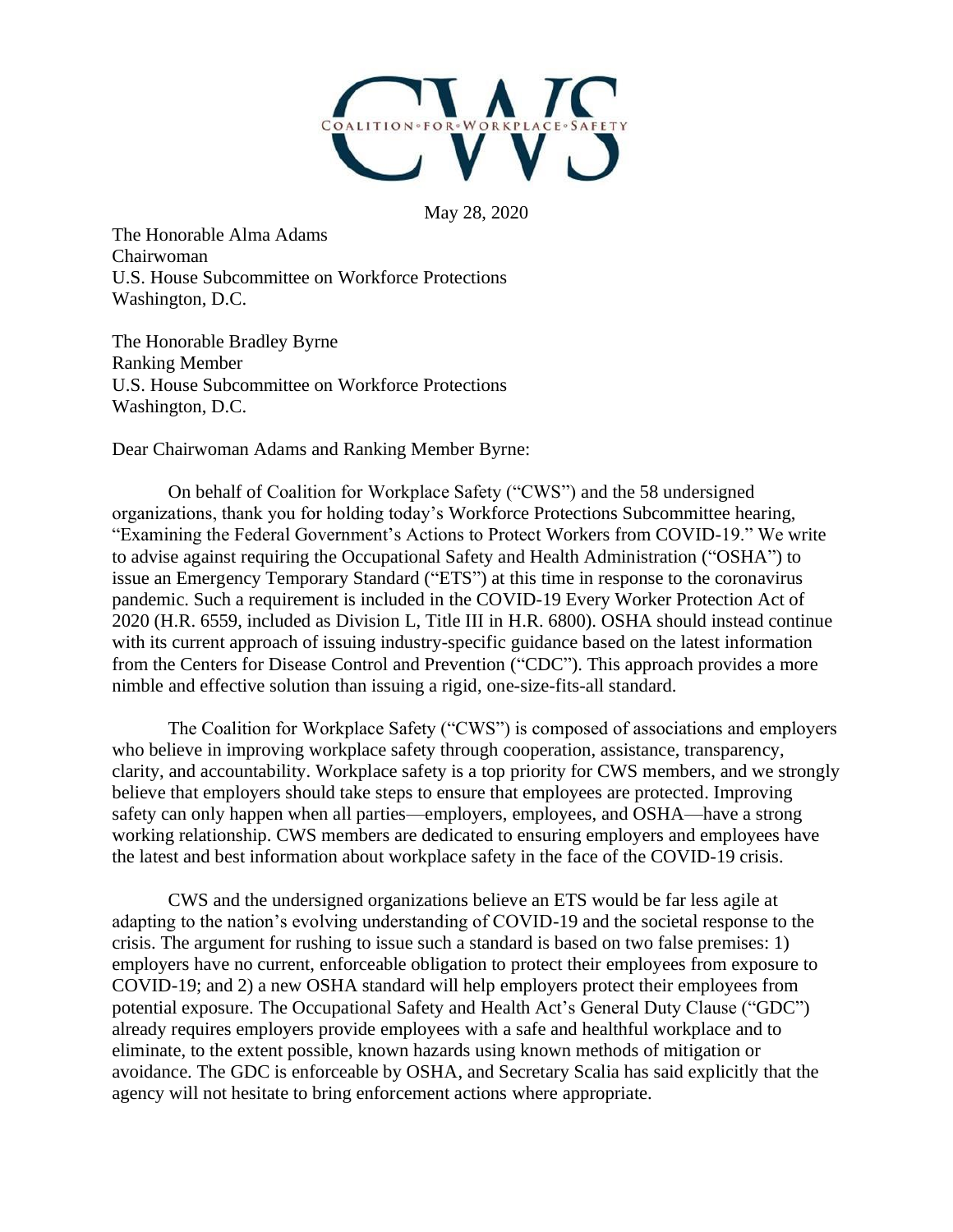Furthermore, the GDC functions in conjunction with guidance to provide industry with situation-specific steps employers should take to protect their employees. An employer can be cited for violating the GDC if OSHA determines it has not implemented the appropriate guidance on protecting workers.

OSHA's current GDC-plus-guidance approach provides the agility needed in this crisis, where employers and employees are seeking the most accurate, up to date information regarding safe practices in the face of:

- a rapidly evolving understanding of COVID-19;
- changes in how industry delivers goods and services in response to the crisis; and
- differing restrictions imposed by state and local authorities.

The GDC-plus-guidance process allows new information to be disseminated to employers and workers and incorporated into OSHA's enforcement policies quickly and effectively. OSHA has been diligently issuing industry- and situation-specific guidance in order to provide timely and tailored information to employers, employees, and OSHA enforcement officers. A rigid ETS would make it far more difficult for OSHA, employers, and employees to quickly make these adjustments.

We are also concerned that H.R. 6559 would require OSHA to issue a new standard *prior to* the National Institute for Occupational Safety and Health ("NIOSH") and CDC collecting data and conducting research on workplace COVID-19 cases. This is exactly the reverse of how good workplace safety policy should be made. Data is a critical component in the consideration and development of any workplace safety regulation.

CWS members are determined to protect their employees from exposure to COVID-19 to the maximum extent possible. Employers and employees alike are far better served by an approach that focuses on disseminating the latest information available and tailoring safety guidance to reflect the rapidly evolving understanding of this public health emergency than a rigid standard that would limit our collective ability to quickly adjust to changing circumstances.

Again, thank you for holding this important hearing.

Sincerely,

Agricultural Retailers Association Air Conditioning Contractors of America American Bakers Association American Coke and Coal Chemicals Institute American Composites Manufacturers Association American Council of Engineering Companies American Feed Industry Association American Foundry Society American Hotel and Lodging Association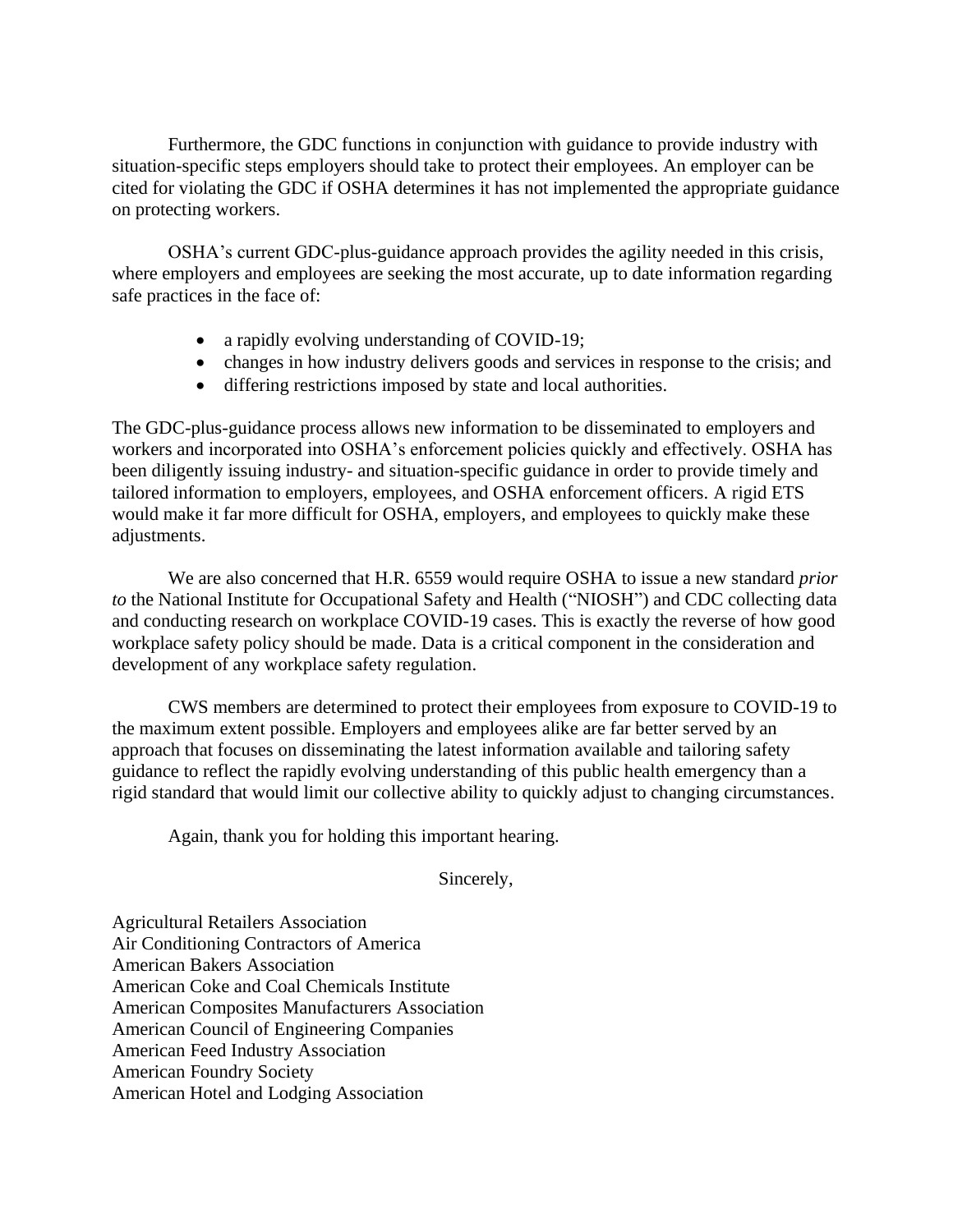American Mold Builders Association American Pipeline Contractors Association American Road & Transportation Builders Association American Trucking Associations Asian American Hotel Owners Association Associated Builders and Contractors Associated General Contractors Associated Wire Rope Fabricators Distribution Contractors Association Equipment Dealers Association Flexible Packaging Association Global Cold Chain Alliance Heating, Air-conditioning, & Refrigeration Distributors International HR Policy Association Independent Electrical Contractors Industrial Fasteners Institute International Association of Amusement Parks and Attractions International Foodservice Distributors Association International Franchise Association International Warehouse Logistics Association Leading Builders of America Mason Contractors Association of America Motor & Equipment Manufacturers Association National Association of Manufacturers National Association for Surface Finishing National Association of Electrical Distributors National Association of Home Builders National Association of Landscape Professionals National Association of Wholesaler-Distributors National Community Pharmacists Association National Demolition Association National Federation of Independent Business National Grain and Feed Association National Lumber & Building Material Dealers Association National Ready Mixed Concrete Association National Restaurant Association National Retail Federation National Roofing Contractors Association National Tooling and Machining Association National Utility Contractors Association North American Die Casting Association Plastics Industry Association Power and Communication Contractors Association Precision Machined Products Association Precision Metalforming Association PRINTING United Alliance